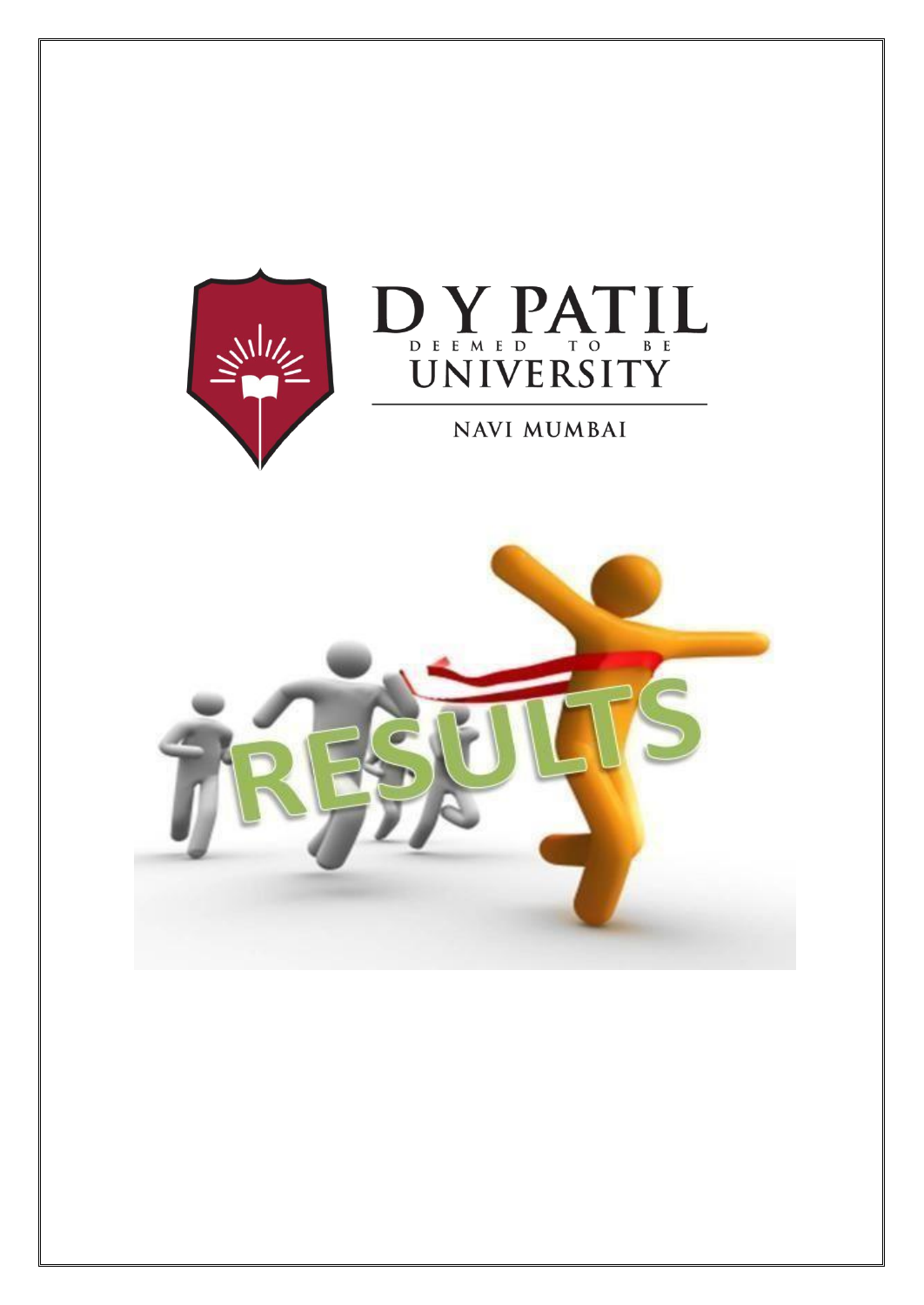

### **CHAPTER I**

### **CERTIFICATES**

# **1. Provisional Certificate**

A provisional certificate is issued to a candidate after the publication of the result of the examination taken by the candidate and before the issue of the Original Degree/Diploma Certificate. Application for provisional certificate has to be submitted in the prescribed form and should be accompanied by the document proving the remittance of the prescribed fee. All applications for provisional certificate shall be addressed to the Controller of Exanimations / Pro-Vice-Chancellor.All applications for provisional certificate shall be processed and the certificates issued, as far as possible, on the date of receipt of applications itself. Those who want to get their certificates by post shall enclose adequately stamped self-addressed envelope along with the application. Provisional Certificates shall be prepared in the approved printed format.The Controller of Examinations / Pro-Vice-Chancellor shall sign the provisional certificates. The Assistant, who prepares the certificate, the Assistant who verifies the entries on the certificate, Section Officer and Assistant Registrar shall attest them before they are put up for the signature by the Deputy Registrar. The Verification Report on the application shall also be placed along with the Provisional Certificate when it is put up to the Deputy Registrar. The seal of the University shall be affixed on the certificates. The number and date of issue of the Provisional Certificate issued shall be noted in the remark column of the Tabulation Register.There shall be no provision for issue of duplicate provisional certificates. However additional provisional certificates can be issued in deserving cases as decided by the Controller of Exanimations / Pro-Vice-Chancellor after levying the prescribed fee.

A Stock Register of Provisional Certificates shall be maintained in the Section and the details of the books received from the store and the number issued for use and balance available in the section shall be noted in the Stock Register. Details of fee remitted by the candidate shall be entered in the Fee Fund Register maintained in the Section.

# **2. Diploma and Degree Certificate**

The Academic Council is the authority to grant degrees, diplomas, titles, certificates and other academic distinctions to persons who shall have passed a prescribed course of study and shall have passed the prescribed examination or examinations or who shall have carried outresearch under prescribed conditions.

Candidates who have passed the various examinations conducted by the University become eligible to receive the degrees, diplomas, titles and certificates only after the Academic



CONTROLLER OF EXAMINATION D. Y. PATIL DEEMED TO BE UNIVERSITY NERUL, NAVI MUMBAI - 400706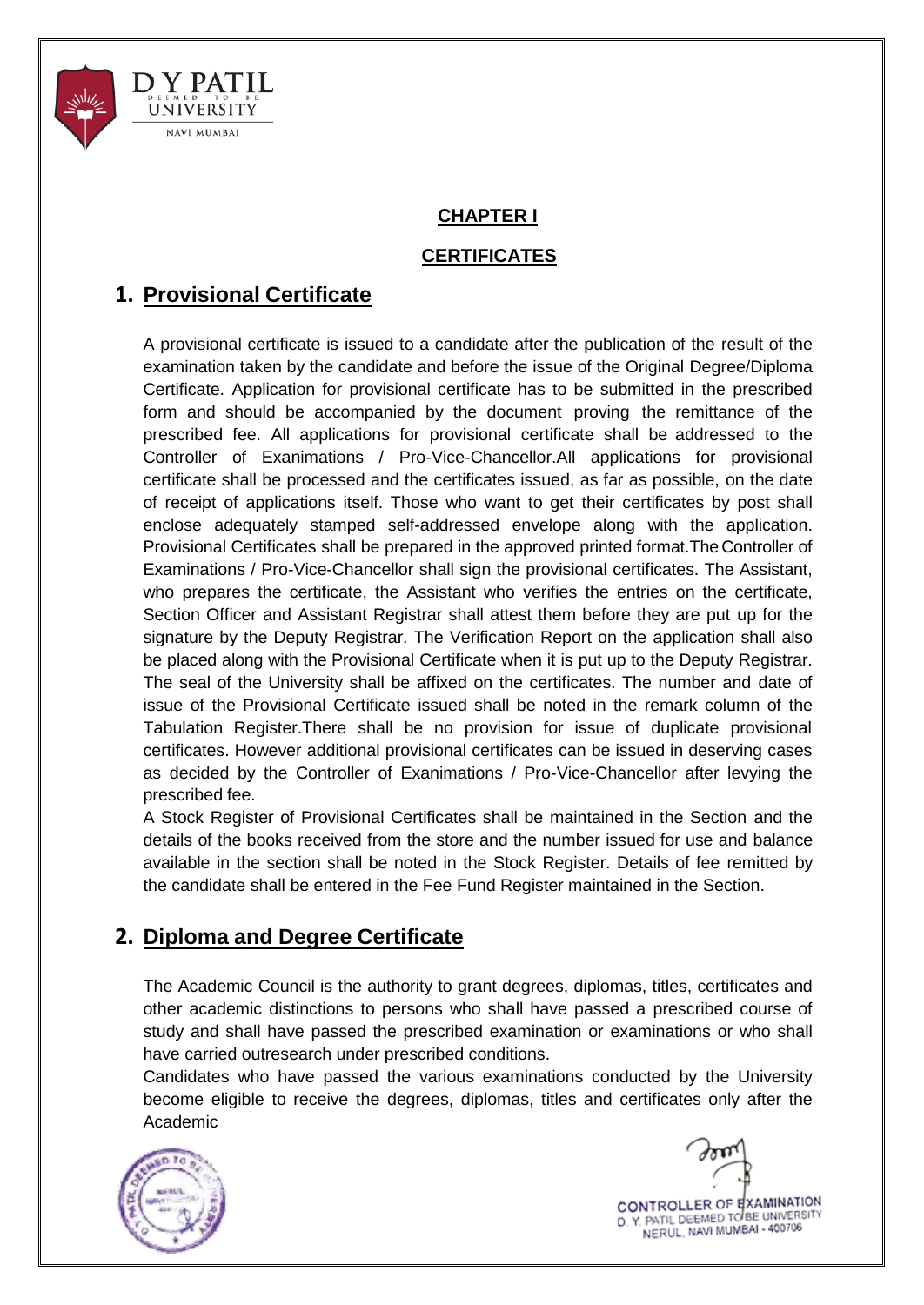

D Y PATIL UNIVERSITY **NAVI MUMBAI** 

Council, at a formal meeting, held after the date of publication of the results, resolves to award the degrees, diplomas, titles and certificates to candidates who have passed the examinations during the period mentioned in the resolution.

In the case of courses which prescribe a specified period of internship or training as a prerequisite for the completion of the course, degrees shall be awarded only at a meeting of the Academic Council held subsequent to the date of completion of such internship/training.

A diploma, under the seal of the University and signed by the Controller of Exanimations / ProVice-Chancellor shall be issued to each successful candidate after publication of the results of the examination for Diploma. The Diploma shall set forth the date of the examination, the subject in which he/she was placed and the subjects in which he/she gained distinction, if any.A certificate signed by the Controller of Exanimations / Pro-Vice-Chancellor shall be given to each successful candidate after publication of the result of an examination, other than for a Degree. The certificate shall set forth the date of the examination, the subject in which the candidate was examined, the class in which he/she was placed and the subjects in which he/she gained distinction, if any.

All applications for Degree/Diploma shall be made in the prescribed form available in the University Office/University Website. The filled in applications shall be sent to the Controller of Exanimations / Pro-Vice-Chancellor , as mentioned in the instructions given in the application form. The prescribed amount of fee shall be remitted and the Receipt/Demand Draft shall also be attached with the application(s).The concerned Examination Section shall prepare a verification report in the prescribed format in respect of each application. The Assistant who prepares the report, the Assistant who verifies the report, the Section Officer and the Assistant Registrar shall sign this verification report.The verification report shall be carefully prepared specifically noting the scheme of examination and the electives/optional subjects selected by the students.The verification reports in respect of Degree Examinations shall be sent to the section where Degree certificates are processed and printed. A rubber stamp of verification certificate shall be affixed on the reverse of the Diploma/Degree Certificates.The signature of the assistant, who prepares the verification report and the assistant who checks the entries on the printed certificate are entered in the verification certificate. Another assistant again compares the entries and signs the verification certificate. The entry D.P. (Degree Prepared) with the date of preparation of the certificate shall be made in the remarks column, in red ink, against the name of the candidate.

A statement showing the name of the Examination, names of students and serial numbers of the Diploma/Degree shall accompany the Degree/Diploma, while forwarding for



CONTROLLER OF EXAMINATION D. Y. PATIL DEEMED TO BE UNIVERSITY NERUL, NAVI MUMBAI - 400706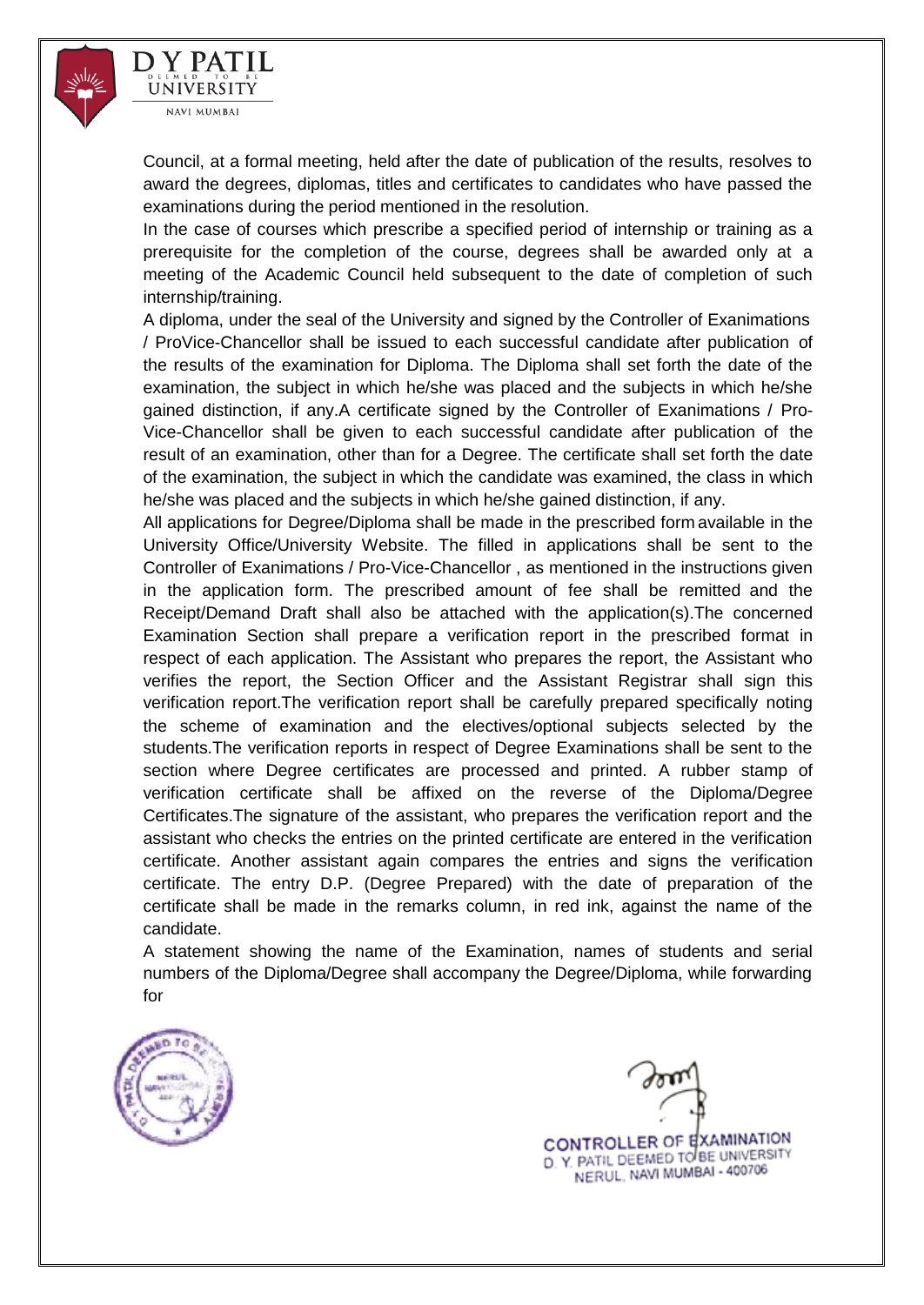

signature of the issuing authority (VC/CE). The Diploma/Degrees along with the statements, in convenient lots are put up to the Assistant Registrar, who shall verify the certificates and statements and sign on the verification certificate stamped on the reverse of the Diploma/Degrees.

The Assistant Registrar shall also arrange to submit the Diploma/Degrees to the Vice-Chancellor through the Deputy registrar/Joint Registrar concerned. The Deputy Registrar/Joint Registrar shall also sign the statement before submitting the Diploma/Degrees for favour of signature by the Vice—Chancellor, through the Controller of Exanimations / Pro-Vice- Chancellor.

The Degree Certificates received back in the section with the signature of the ViceChancellor are returned to the despatch section along with the necessary statements. The despatch section shall note down the details of the degree certificate and send them to the applicants under Speed/Registered Post.

## **IMPORTANT**

NAVI MUMBAI

Extreme care shall be taken while preparing the verification statements. The names of the candidates shall be written in capital letters exactly as given in their qualifying certificates. The register numbers and years of examinations shall be neatly and legibly written without any corrections. The names of subjects shall be so written that the individual letters can be identified by persons not familiar with the names of the subjects or the spellings of those names.Section Officers shall meticulously check the entries mada-by the assistants in the verification certificates to ensure the correctness of the certificates prepared. If any certificate, prepared by the section has to be cancelled due to any error or errors detected subsequently, it shall be cancelled only after obtaining the order of the Controller of Exanimations / Pro-Vice- Chancellor.A degree certificate once signed by Vice—Chancellor shall be cancelled only after obtaining the orders of the Vice-Chancellor, irrespective of whether the certificate was issued to the candidate or not. In all such cases, the cancelled certificates with the orders of the competent authority for cancellation of the certificates shall be sent to the section. A Mistake Register of degrees shall be maintained in the section for entering the details of Degree certificates cancelled, reason(s) for cancellation and shall be put up along with the note requesting sanction for cancellation.

All officers involved in the preparation of degree certificates shall be held responsible if cancellation of degree is caused due to their carelessness, resulting in loss of valuable



CONTROLLER OF EXAMINATION D. Y. PATIL DEEMED TO BE UNIVERSITY NERUL, NAVI MUMBAI - 400706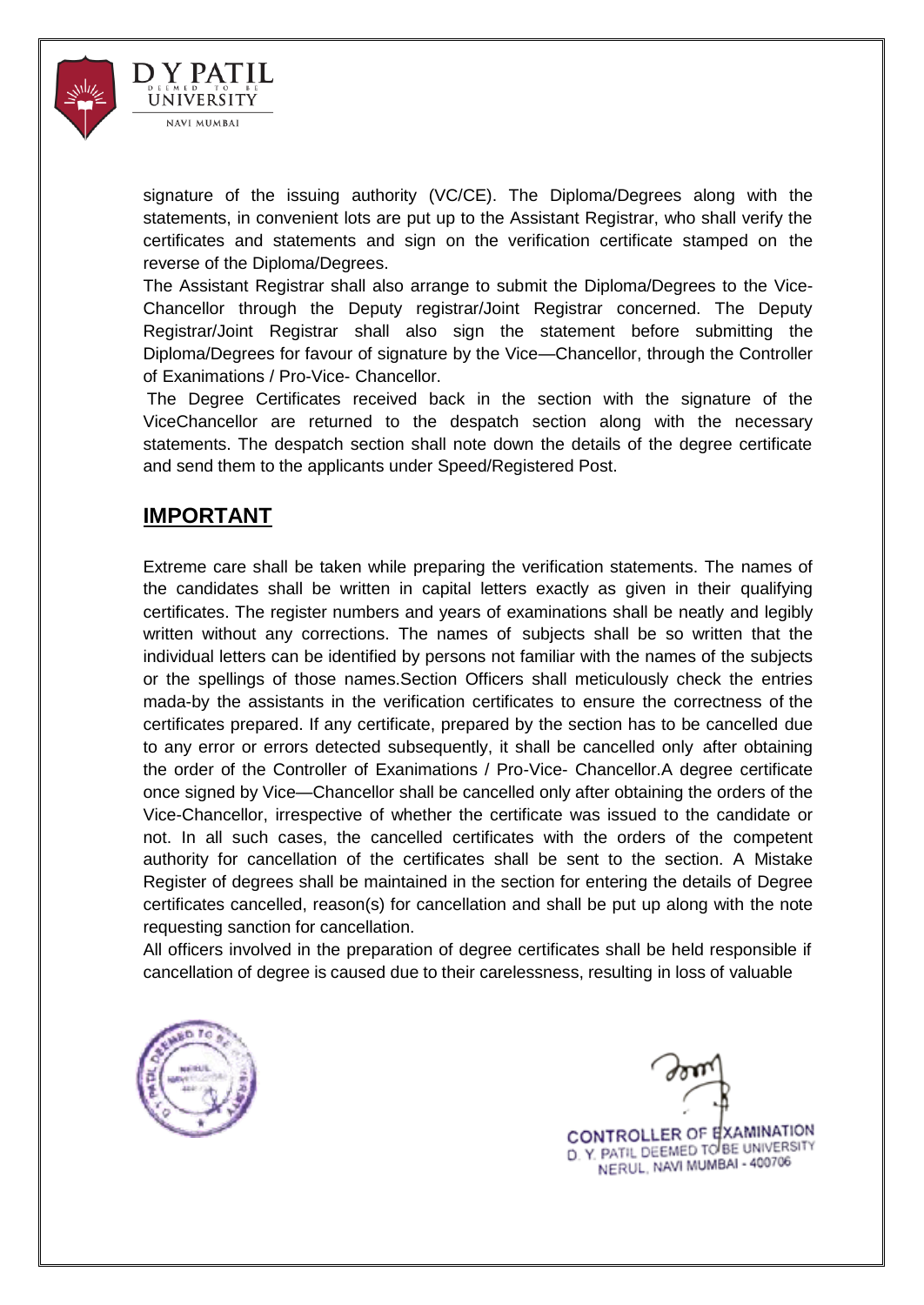

D Y PATIL **UNIVERSITY NAVI MUMBAI** 

stationery and wastage of human resources. The procedure for verification, preparation andcancellation for degrees applies to diploma/certificates also.

# **Issue of Duplicate Certificates**

If the Degree/Diploma certificate issued to a candidate has been irrecoverably lost, a duplicateof the certificate shall be issued, subject to following conditions:

1. Application for duplicate certificate shall be submitted in the prescribed format remitting therequired fee as applicable at the time of application.

2. An affidavit signed by the candidate and attested by a Notary Public, explaining the circumstances which led to the loss of the certificate shall be enclosed with the application.

3. An undertaking from the candidate to return the duplicate certificate to the University for cancellation if the original certificate happens to be recovered subsequent to the issue ofthe duplicate shall also be obtained from the applicant.

4. Applications for issue of duplicate certificates shall be posted in a separate register and the procedure followed for the issue of original certificate shall be followed for the issue of duplicate certificates also.

5. Tabulation sections shall also record the details of issue of duplicate certificates in the concerned Tabulation Register.

6. If an occasion arises for considering a request for issuing a Triplicate of a certificate to a candidate, the case may be disposed of after examining the special circumstances of the case and obtaining the orders of the Vice-Chancellor.

7. Duplicate certificates signed by the Pro-Vice-Chancellor with the superscription "This duplicate is being issued on proof that the original has been lost"shall be issued.

## **3. Migration Certificate**

Candidates, who have undergone a course of study in this University and secure Admission to courses of studies in other Universities shall be issued Migration Certificates if they apply for the same in the prescribed format with the prescribed fee, provided they have completed the formality of registering as matriculates of this University irrespective of whether they have registered for any examination of this University or not.In the case of students who have undergone a course of study in a Regional Centre / Main Centre, Kalady, their applications shall be countersigned and forwarded by the respective Campus Director / Head of the Departments where they have undergone the course of study.

The applications for Migration Certificate shall be processed in one Section for all categories of students. On receipt of the applications, the details of the applications are to be posted in registers maintained for each examination. The applications are to be checked for any obvious defects such as shortage of fee, production of necessary documents and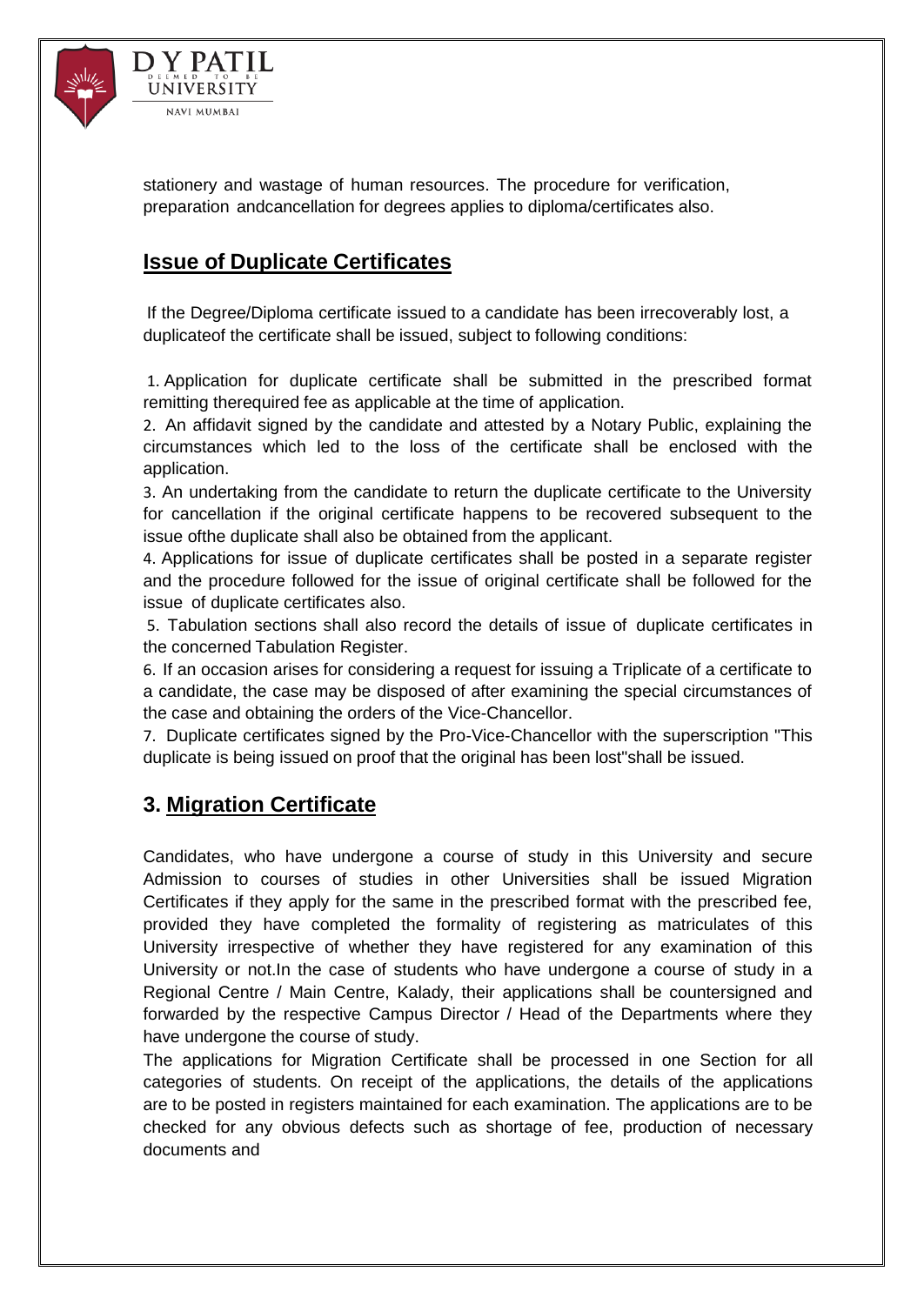

correctness of the entries in the relevant columns. Defective applications are to be returned to the students along with Defect Memos for rectifying the defects.

Applications which are in order are sent to the concerned tabulations sections for verification of the details of the examination last attended by the candidate. The tabulation section shall verify the details furnished by the candidates and attest the verification report on the applications.The entry 'Migrated' shall be made in the Remarks column of the tabulation Register maintained in the section. When the verified applications are received back in the section, a certificate in the prescribed format shall be prepared and signed by the Deputy Registrar. 43 The name of a candidate who has been issued Migration Certificate shall be strike off from the Register of Matriculates maintained in the office.

# **4. Reporting of marks secured by students confidentially**

The University has made a provision for confidentially reporting the marks secured by a candidate in an examination of a course to other Universities or Institutions for purposes of applying for admission to other courses or employment, before the official publication of results, provided the candidate has completed his/her course of study.

Candidates, who wish to avail the benefit of this provision, shall apply to the Controller of Exanimations / Pro-Vice-Chancellor in the prescribed form after remitting the prescribed fee. The applicant shall state the purpose and the details of the Institution to which the marks are to be reported. A stamped envelope with the address of the Person/Institution to whom the marks are to be reported shall also be enclosed with the application. The marks shall be communicated to the Person/Institution concerned with a request to keep the marks confidential till the official publication of results by the University. Transcript certificate may also be issued along with the confidential mark list on demand.

# **5. Corrections in Certificates and Mark lists**

If the error in a marklist/certificate issued to a candidate has occurred due to the mistakes, while preparing the same, fresh marklist/certificate shall be issued without charging any fee, subject to the condition that the candidates submit a written request within one month from the date of issue of the same and surrendering of the defective marklist/certificate. Any other corrections in the entries in the certificates and mark lists are not permissible except in the case of corrections in the name of the candidate necessitated as a result of any disparity with the name entered in the qualifying certificate of the previous examination passed or change of name allowed by the University subsequent to the issue of the certificate/mark list. In the case of change of name in the mark list, the candidate shall be required to submit an application showing the reason for correcting the name in the mark list, withthe

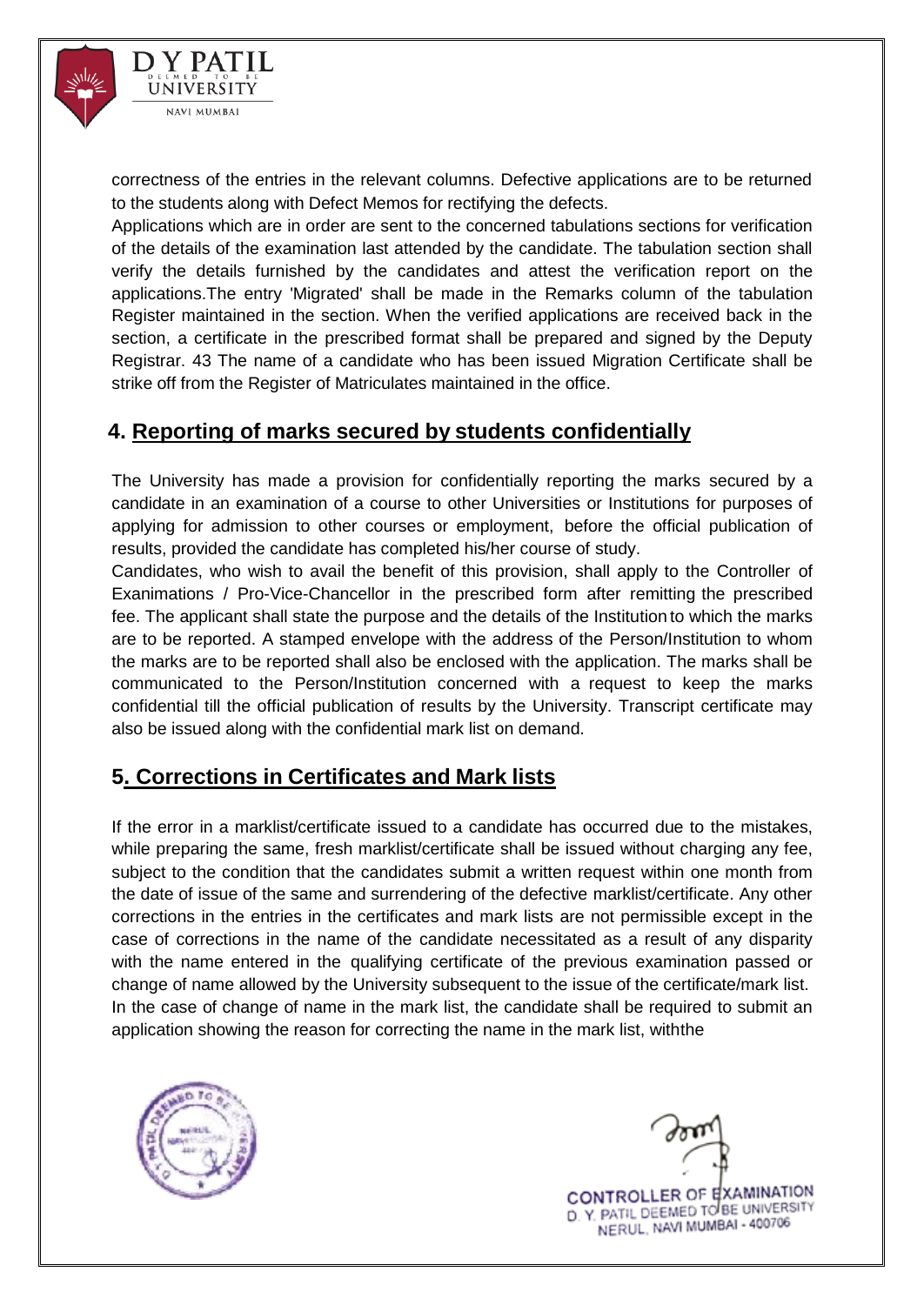

original certificate required for verification or copy of the University order sanctioning change of name, as the case may be, after remitting the required fee. An asterisk may be marked boldlyon the top of the first letter of the name of the candidate written in the mark list.

 On the bottom margin of the mark list an entry "\*Name since corrected as ………………………………………………………………………………….. (correct name) " Shall be made and signed by the Assistant Registrar with date and official seal. The Section concerned shall also prepare a brief note signed by the Assistant and Section Officer showing the reason for correction along with the mark list so corrected, when submitting it for attestation by the Controller of Exanimations / Pro-Vice-Chancellor In the case of change of name sanctioned by the University, the entry on the bottom of the Tabulation Register shall be "\*Name since changed as(changed name) sanctioned vide U.O.No .....................dated............................................................................. " In the

#### case

of certificates the corrections shall be attested by the Controller of Exanimations / Pro- Vice-Chancellor under his/her hand and seal. The corrections so effected shall also be made in all the records in the Section pertaining to the candidate and attested by the Section Officer.

## **6.Cancellation of Marklists**

If the mark list issued to a candidate is later found out/reported to be defective either in the entries of marks or in the details of subjects recorded in the mark list, the defective mark list shall be cancelled and a fresh mark list shall be issued to the candidate.If the mistake is detected by the staff in the section, the candidate may be directed to surrender the mark list for correction. If the defect is reported by the candidate or by the Head of the institution where the student had studied, the records in the Section may be checked and if any correction in the records becomes necessary to rectify the defects, immediate action may be taken to rectify the defects and issue a fresh mark list to the candidate.A brief note shall be put up explaining the reason for the defect and requesting sanction of the Controller of Exanimations / Pro-Vice-Chancellor for effecting the correction in the records, for cancelling the mark list issued already and for issuing a fresh mark list.The Controller of Exanimations / Pro-Vice-Chancellor shall issue orders for cancellation of mark lists. If correction of entries in the Tabulation Register is necessary, it shall also be attested by the Section Officer and the Assistant Registrar concerned.

In no case cancellation of mark lists once issued, shall be made without the orders of the higher officers as mentioned above. The fresh mark list shall be returned to the Head of the Institution where the student had studied for effecting the necessary corrections in the records maintained in the Institution. In the case of supplementary/improvement candidates, fresh mark lists shall be issued directly to the candidates, under intimation to the Head of the Institution..

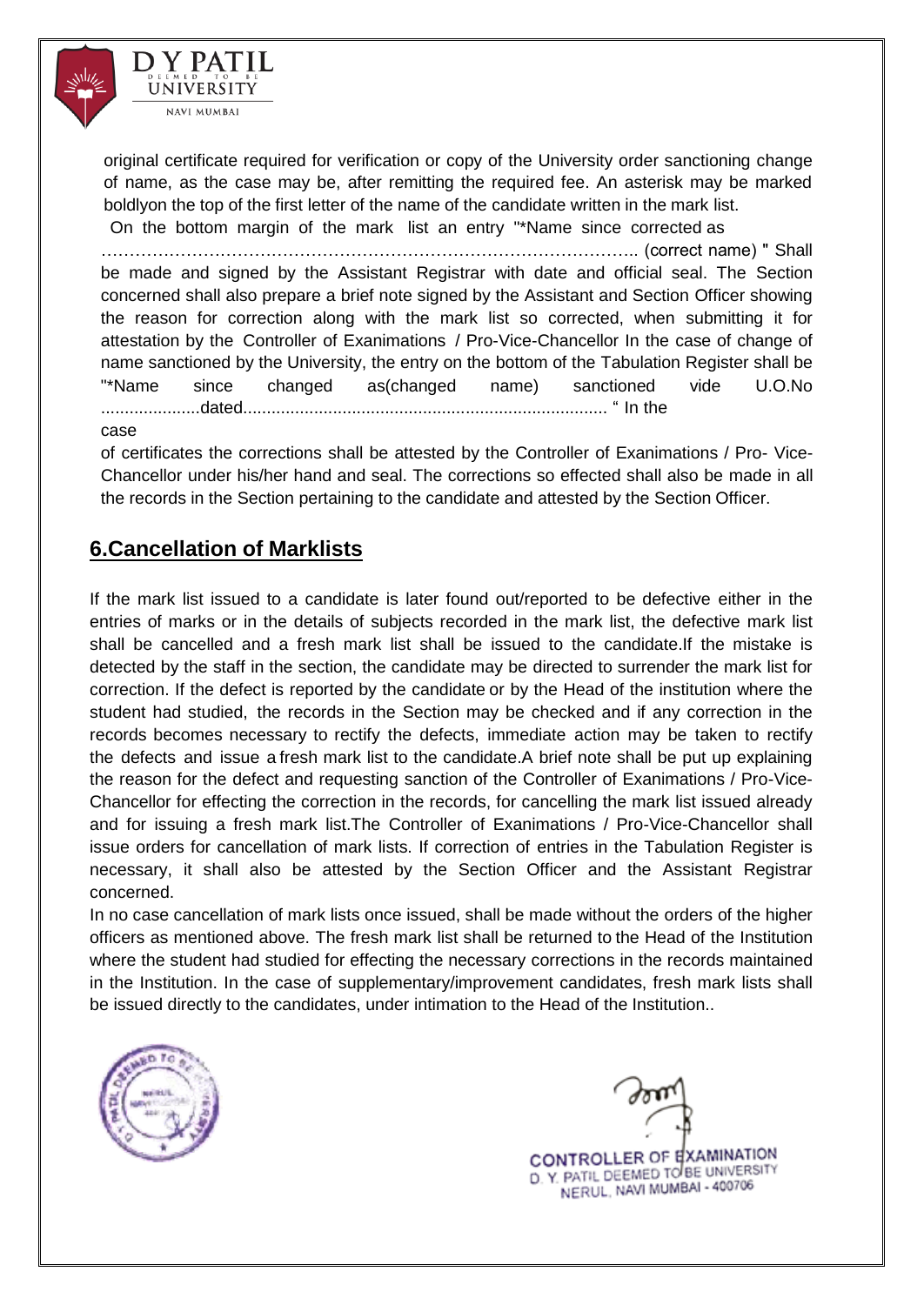



Attestation and/or verification of genuineness of Certificates and Mark lists Candidates, who pass various examinations of this University and who seek admission in other Universities/Institutions are often required to furnish attested copies of transcripts, syllabus, mark lists and certificates in respect of the examinations passed by them. Prospective employers also sometimes send copies of the certificates and mark lists issued by the University to verify genuineness of the documents. The University has made following provisions for meeting the above requirement.

## **(a) Attestation of certificates and mark lists**

The Registrar is the authority to attest the documents issued by the University. Candidates have to pay the prescribed fee and apply in the prescribed format for attestation of documents. In the case of certificates and mark lists, verification has to be done by the concerned tabulation section in the examination wing. The document received in a section for attestation shall be thoroughly scrutinized by the concerned Assistant to ensure that all the entries in the documents are exactly the same as those in the records maintained in the section.

If the entries are the same as those in the records, the Assistant shall write in his/her own handwriting the word "Attested", near the lower left hand corner of the document, without obliterating the entries in the document and put his/her initials below it. The section Officer shall verify the documents with reference to the original records and put his/her initials in token of his/her verification.

The document shall then be put up with a brief note to the Assistant Registrar, who shall also examine the entries and sign the documents with his/her initials. The'documents and the note shall thereafter be sent to the Registrar through the Deputy Registrar/Joint Registrar of the concerned branch and Controller of Exanimations / Pro-Vice-Chancellor , who are also to initial the documents after such verification as they deem fit. The documents after attestation by the Registrar shall bereturned to the concerned section for transmissionto the Institution.

### **(b) Verification of genuineness of certificates and mark lists**

The Controller of Exanimations / Pro-Vice-Chancellor is the authorized officer to issue certificates of genuineness of certificates and mark lists issued by the University. If the request for verification is from other universities, foreign embassies, educational agencies or other government agencies, no fee shall be levied for issuing certificates of genuineness.

The documents received shall be verified as in the case of verification for attestation, by the Assistant, Section Officer and the Assistant Registrar. A verification report in the prescribed format shall also be prepared by the Assistant. If the application for genuineness of certificate is submitted by the candidate or by his/her representative or private agencies, the prescribed fee shall be levied for issuing the certificate.



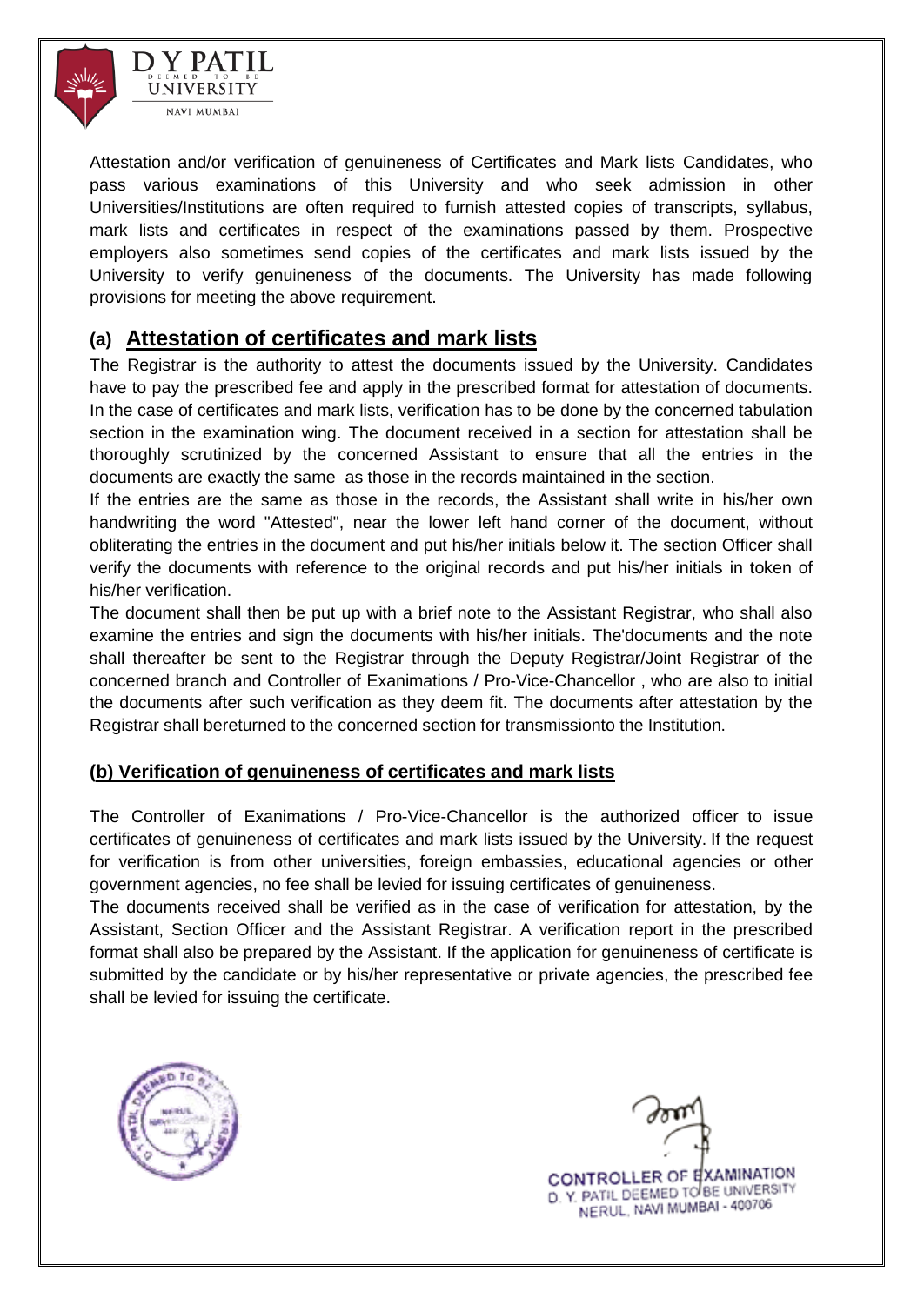



In processing the applications received for attestation of documents or verification of genuineness, care shall be taken to ensure that they are disposed off within a week from the date of receipt of the applications. If the documents produced are found to be fake or with manipulations, the fact shall also be communicated to the concerned immediately. Such cases shall be brought to the notice of the Registrar for initiating criminal proceedings against such manipulators. The officers concerned shall ensure that communications with foreign universities and embassies are carefully draftedwithout mistakes and printed/typed on good quality paper.



CONTROLLER OF EXAMINATION D. Y. PATIL DEEMED TO BE UNIVERSITY NERUL, NAVI MUMBAI - 400706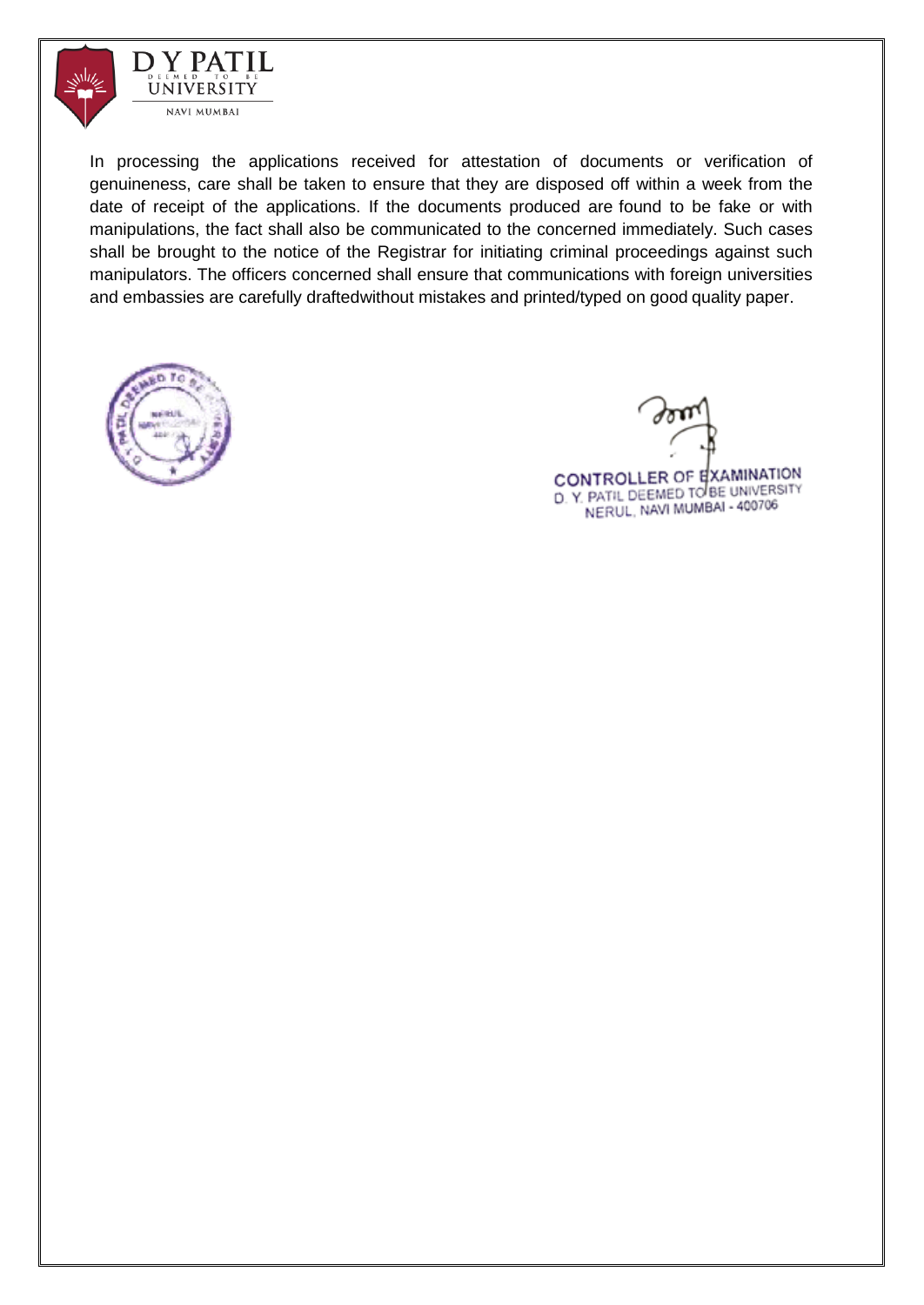



### **CHAPTER II**

#### **EXAMINATION**

#### **REGISTERS**

#### **1. Important Registers to be maintained in the Tabulation Sections Casual Leave Register**

- 1. Register of late arrivals/early departures
- 2. Inward Register
- 3. Register of answer scripts
- 4. Register of False Numbers/Key Book
- 5. Register of revaluation/scrutiny of answer books ( in Revaluation section(s) only)
- 6. Register of Degree Certificates (DATA Sheet in Degree Certificates issuing section only)
- 7. Register of malpractices
- 8. Fee Fund Register
- 9. Personal Register
- 10. Tabulation Registers
- 11. Transit Register
- 12. Despatch Register
- 13. Stock Register of Degree Certificates

#### **2. Registers to be maintained in Non-Tabulation Sections**

- 1. Inward Register
- 2. Personal Register
- 3. Transit Register

4. Other registers directed to be maintained according to the nature of work allotted to eachSection.

#### **3. Guidelines for the maintenance of Registers**

1. All registers shall have their pages numbered serially.

2. No pages shall be torn off or removed from a register. If cancellation of the entries on a page becomes necessary, the cancelled page may be retained in the register with the cancelled entries attested by the Section Officer.

3. A page certificate shall be furnished on all registers of examination results and financial transactions. The entries in the registers shall be neat and legible.

4. For correction of entries in a register, over writing, rubbing and use of correction fluid shall not be resorted to. If any correction becomes necessary, it may be effected by scoring off the